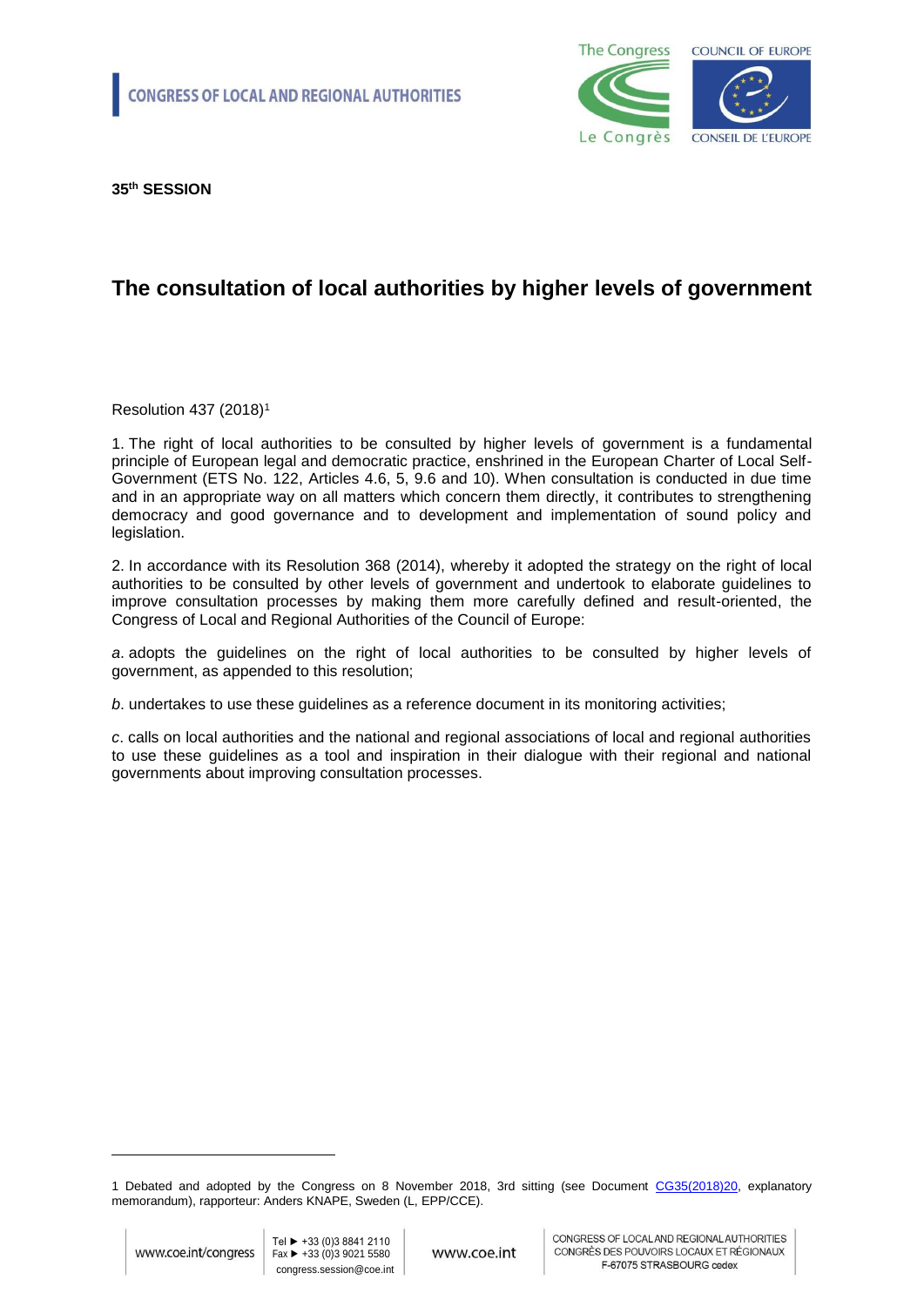# **APPENDIX**

# **GUIDELINES ON THE CONSULTATION OF LOCAL AUTHORITIES BY HIGHER LEVELS OF GOVERNMENT**

## **I. Introduction**

1. The right of local authorities to be consulted by higher levels of government, a fundamental principle of European legal and democratic practice, that is enshrined in the European Charter of Local Self-Government (ETS No. 122, Articles 4.6, 5, 9.6 and 10), contributes to good governance and the development and implementation of sound public policy and legislation.

2. Consultation has to be a required part of policy making and administrative processes, in order for the wishes of local authorities to be known in good time and properly taken into account in the decisions of national and regional authorities.

3. Local authorities need to have an active role in drawing up the decisions and public policies on all matters that concern them. Their contribution needs to be organised in an appropriate way and a timely manner such that they have a real opportunity to formulate and articulate their own views and proposals, in order to exercise influence.

4. To avoid consultation processes remaining just mechanisms for the provision and exchange of information, these guidelines aim to enable local governments and their associations to strengthen and facilitate effective consultation, and to develop a system of genuine political negotiation.

## **II. Purpose and principles of consultation**

### **A. Purpose**

5. Creating favourable conditions and mechanisms for effective consultation of local authorities by higher levels of government is in the interest of both parties as it can increase reciprocal understanding of the challenges and realities faced, the division of responsibilities and the objectives and priorities of both parties. This dialogue can provide a forum for general discussion, in particular with regard to financing issues, and can create the conditions for a shared perception of the problems and opportunities relating to local self-government and municipal operations. It can facilitate the understanding among higher levels of government of the conditions in which local authorities have to deliver their share of the public services. In return, this can give local authorities a better understanding of the overall responsibility of parliaments and governments for the whole public sector. Effective consultation mechanisms hence favour the development and implementation of more pertinent legislation and policies.

6. The guidelines on the consultation of local authorities by higher levels of government aim to provide national associations of local authorities and national delegations guidance on:

- the concept of consultation;
- the legal framework and institutional settings;
- the process and procedure (format, timing, information, publicity).

7. Their objective is to inspire local authorities and their associations to improve consultation processes by making them more carefully defined and result-oriented. The overall aim of these guidelines is to help reinforce the culture of communication, consultation and dialogue between the different levels of governments in the Council of Europe member States, in the interest of both democracy and the efficiency of governmental decision making.

# **B. Principles**

8. The consultation of local authorities by higher levels of governments should be guided by the principles:

- mutual respect between all actors;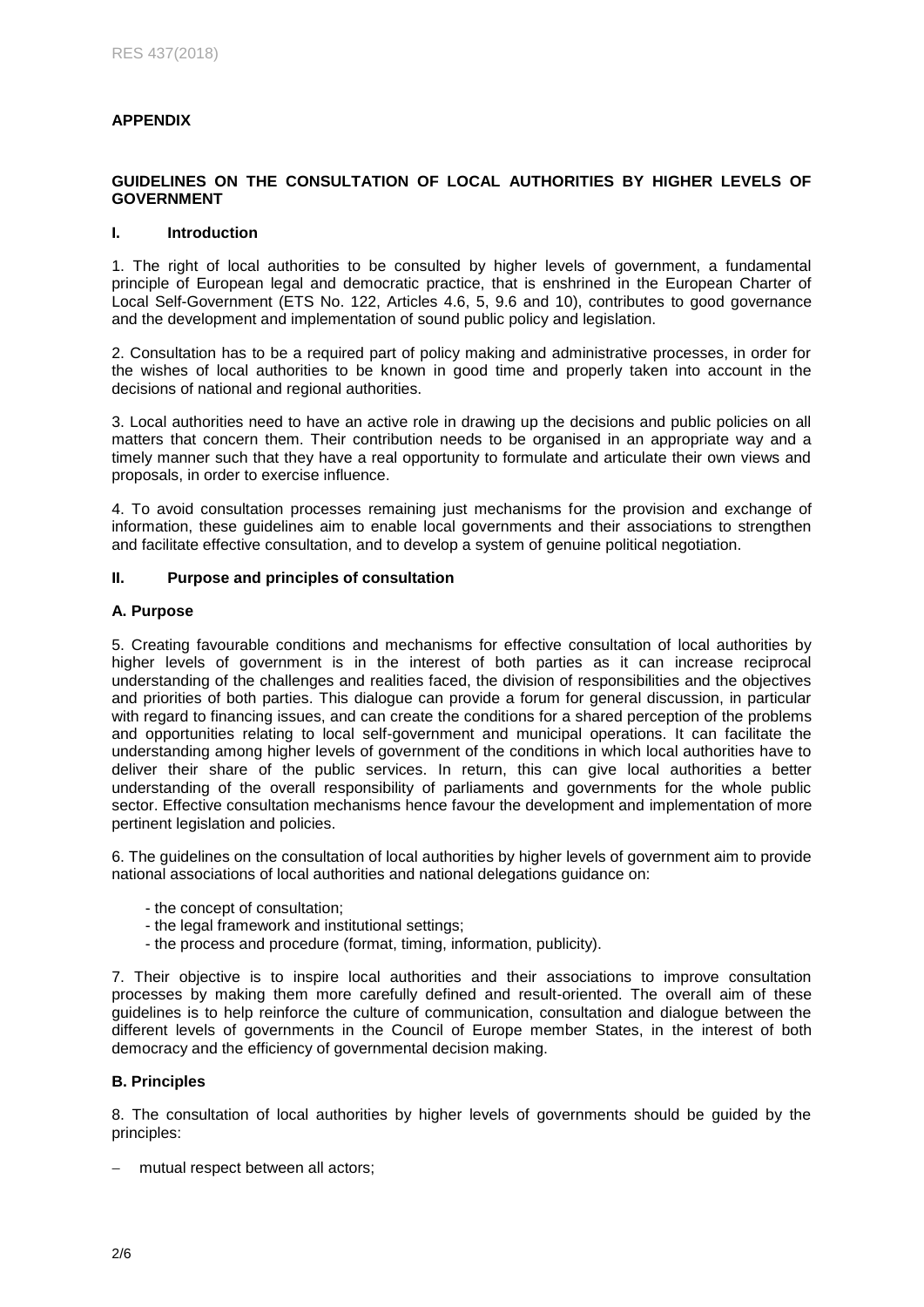- openness and transparency;
- responsiveness, with all actors providing appropriate feedback.

#### **III. Guidelines on how to conduct consultations**

9. An efficient consultation of local authorities by other levels of government rests on two pillars: a well-defined national regulatory framework and an appropriate institutional setting. The right of local authorities to be consulted should be enshrined in national legislation. It is equally important that each member State has an appropriate institutional framework for organising consultations with local authorities. For their part, local authorities need institutions that are capable of representing and protecting their interests, such as national associations of local authorities that can allocate the appropriate resources and time to ensure effective representation of local authorities in consultation procedures.

10. Another key component to any successful consultation is the existence of an appropriate administrative practice and decision-making culture at the level of national and regional governments. This requires not only a well-formulated legal framework at the national level and, where appropriate, the regional level, with written rules and regulations, but also the possibility of organising formal meetings, both standing and ad hoc commissions/committees, and working groups for exchange of views and knowledge on particular issues (especially in areas of local finance and asset management) of an operational nature, which require measures to be taken by the national and regional governments.

#### **A. Legal framework**

11. The consultation of local authorities by higher levels of government requires a well-formulated legal framework at the national level. The European Charter of Local Self-Government stipulates in its core principles that: local authorities should be consulted in a timely manner and an appropriate way in the planning and decision-making processes for the matters that have direct impact on them (Article 4.6); that they should be consulted on the ways in which redistributed resources are to be allocated to them (Article 9.6); and that changes in local authority boundaries shall not be made without prior consultation of the local communities concerned (Article 5).

12. Signatories to the Charter should enshrine the rights of local authorities to be consulted and these core principles in their domestic legislation, preferably in the constitution. Steps must be taken to ensure that the right to consultation is guaranteed both in law and in fact. Moreover, recognising that some countries have successfully developed consultation traditions, which are not underpinned in the legislation, it is recommended that the relevant legislation also provides clear and detailed regulations of the process of consultation in order to make this process formal, predictable and result-oriented. The relevant legal framework could therefore clearly describe a. the objectives of consultations; b. the parties involved and their rights and obligations; c. the time frame, forms and procedures for consultations; and d. the expected outcomes of consultations.

13. The legislation should also guarantee that written records of consultations are maintained and that local authorities have the right to receive clear and detailed information in writing about proposed policy documents and regulatory decisions. Domestic legislation should recognise the role of national associations of local authorities in the process of consultation of local authorities by higher levels of government. The legislation should also guarantee the right of complaint or petition of local authorities if they believe that necessary consultations have not been properly conducted or conducted at all.

14. National legislation and, if appropriate, regional legislation should recognise the right of national associations of local authorities to be involved in consultations and to represent the interests of their members.

## **B. Institutional setting**

15. The consultation of local authorities is a process which requires a formal and adequate institutional setting. Consultation with local authorities is the responsibility of the particular national (or regional, if appropriate) public institution that holds a decision-making mandate on the matters concerning local government.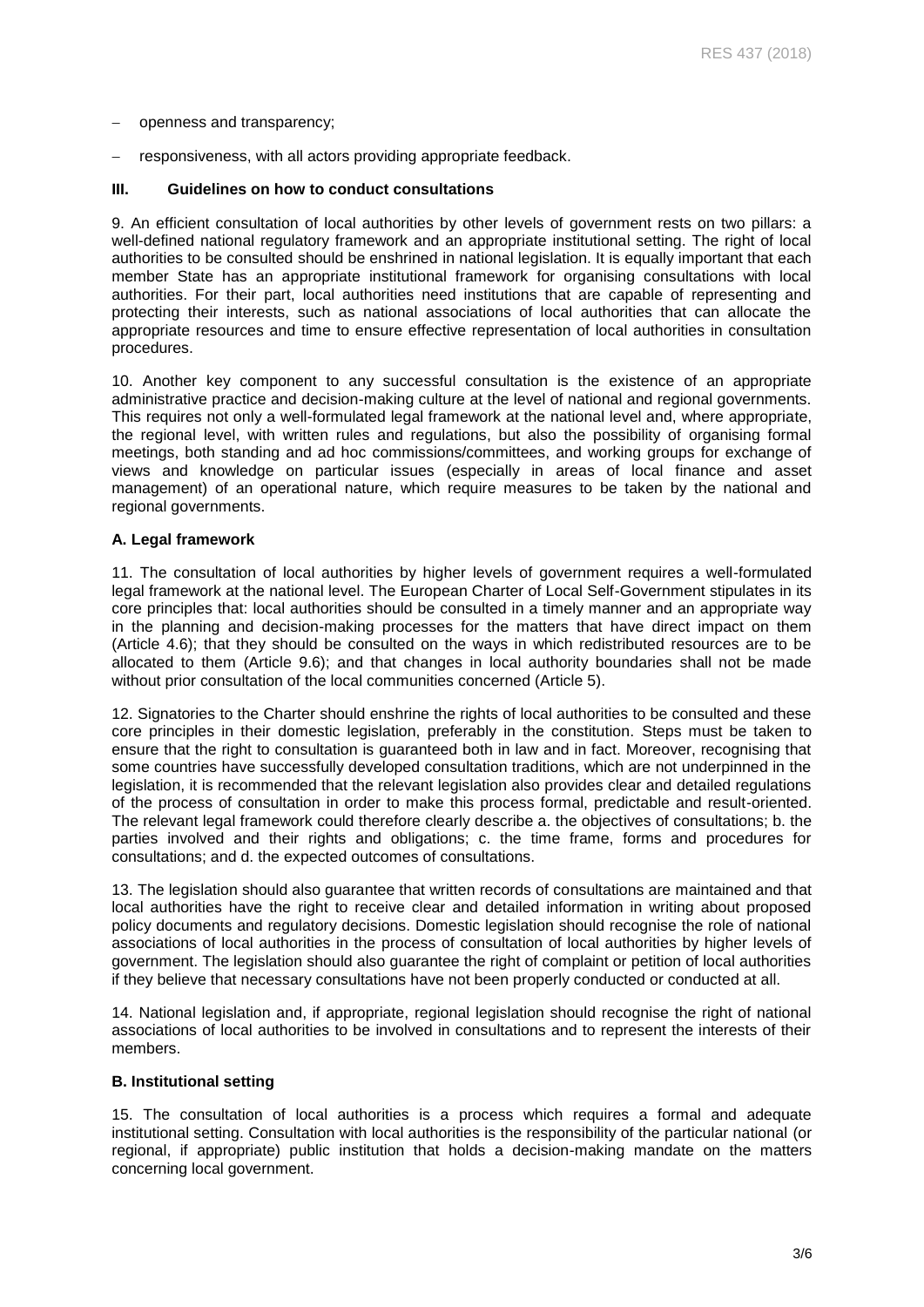16. Accordingly, the national executive power is a key actor in the consultation of local authorities on policies and decisions that have a direct impact on local life. A line ministry is usually responsible for local government and territorial administration: this ministry should take measures to organise consultations with local authorities. If there is no line ministry responsible for local authorities, the ministry of finance should be responsible for the organisation of consultations with local governments on the resources to be allocated to local budgets. Consultations can also be conducted at higher levels, such as with the president of the State or/and prime minister, but while consultations at this level are to be welcomed, consultative meetings with the relevant line ministries are also needed in order to ensure practical results. Regulations at the level of the relevant line ministries should clearly stipulate the forms and procedures for the consultation of local authorities.

17. Another key actor in consultation is the national (and, where appropriate, the regional) legislative body which has the mandate to adopt a national regulatory framework on local self-governance. When national legislative bodies have structural units (committees) that deal with specific sectoral affairs (in most countries a specific committee is responsible for local self-governance and regional policy in the parliament), legal initiatives are usually discussed at the level of committees before they go to the session of parliament for adoption. The level of parliamentary committees is thus the most appropriate for organising consultations on legal initiatives that have a direct impact on local government. Parliamentary committee rules of procedure should therefore include specific provisions on the organisation of consultations with local authorities, identifying the subject of consultation, the procedures and time frame, and the participants in this process.

18. The rules of procedure should not only allow local authorities and associations of local authorities to attend sessions of the committees, but also to have full access to all relevant documents and to present written opinions on draft legislation. The rules of procedure of parliamentary committees should also include the possibility of involving experts from associations of local authorities in the preparation of draft laws that have an impact on local authorities, their legal status, tasks and functions and economic or financial situation.

19. In federal and regional States, regional and federated State authorities are also key actors in the consultation process and they should communicate policies and decisions to local authorities under their mandate. Where regions with legislative powers are concerned, consultation processes should be organised with regional legislative and executive powers. If there are no ministries at the regional level, consultations should be organised with the head of the regional legislature and the relevant executive departments of regional administrations.

## **C. Role of national associations of local authorities**

20. National legislation should recognise the right of national associations to be involved in consultations and to represent the interests of their members. Local authorities and their associations of local authorities are both actors and beneficiaries of the consultation process. Local authorities should speak to national and regional governments, as far as possible, with a united voice. The existence of strong national associations of local authorities is therefore a precondition for the successful consultation of local authorities by other levels of governments. In addition to the national legal framework, associations are encouraged to draw up a memorandum of understanding with the national parliaments and line ministries, to function as a guideline which defines the details of consultation processes and their modus operandi relating to the practical application of the right to be consulted, as guaranteed by the Charter.

21. In countries where local authorities are represented by several associations, national governments should facilitate the establishment of a national system for consultation with local authorities and guarantee the representation of all associations in the consultative process. All levels of government should be represented in this national system of consultation. National associations should co-operate together as closely as possible, in order to define common positions on issues that affect them.

22. The national association of local authorities usually represents local governments in the consultation process. However, this does not exclude the possibility for local governments to be consulted individually. When the consultation is carried out only through the associations of local authorities, it is an obligation of these associations to disseminate the documents and information to their member authorities, and to collect feedback from them. In countries where no association of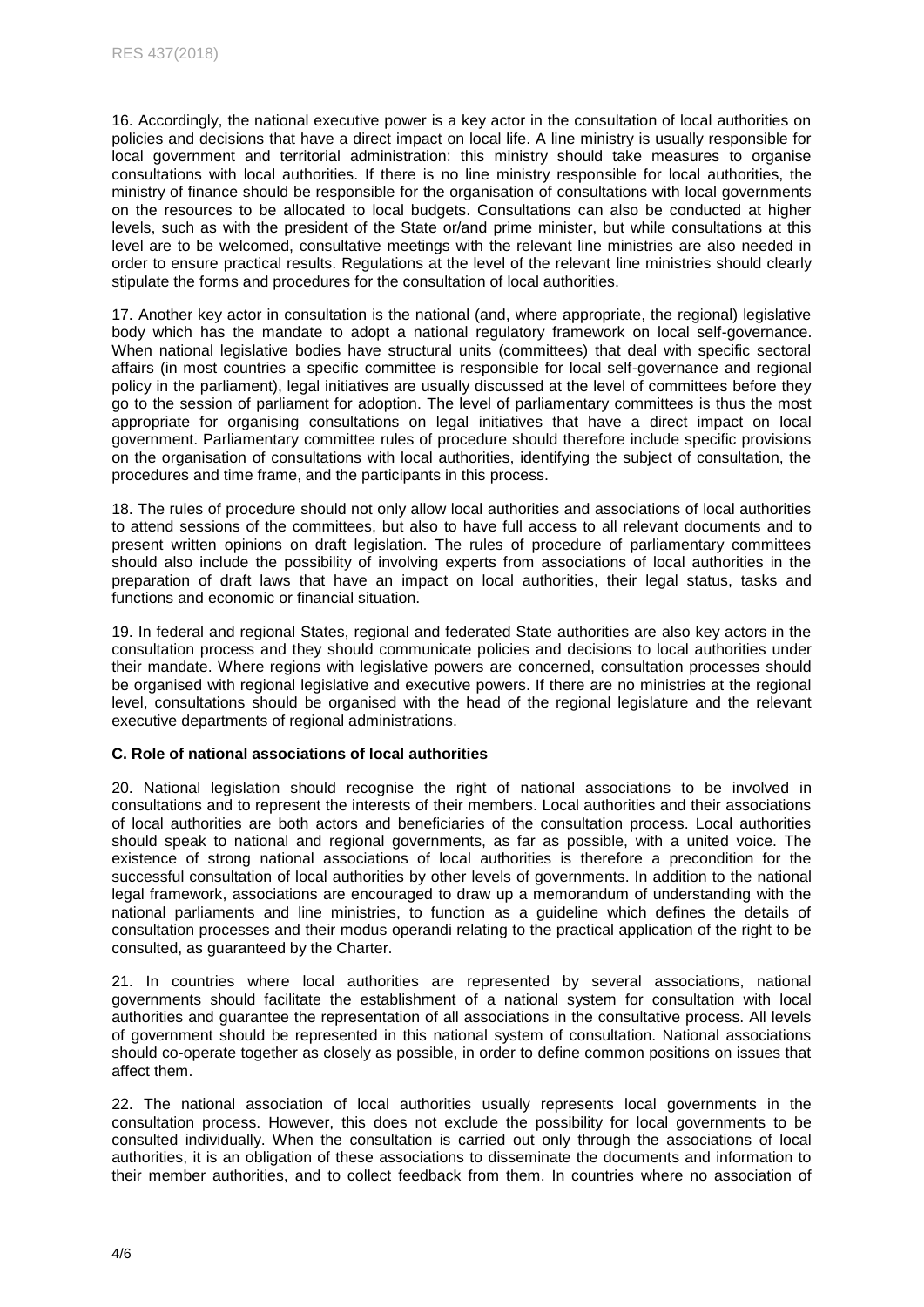local authorities exists, it is the responsibility of line ministries with a decision-making mandate to send the draft decisions and policies to local authorities and request their opinion.

#### **D. Processes and procedures**

23. Local authorities shall be consulted, insofar as possible, in due time and in an appropriate way in the planning and decision-making processes for all matters which concern them directly.

#### *Participants in the process*

24. National associations of local authorities should represent local governments in the consultation process. They should ensure that they are regularly invited to review relevant legislative and policy initiatives, co-operate with other associations and regularly exchange good practices with each other.

25. Individual local governments can be consulted. However, if the subject of consultation relates to more than one local government unit, co-ordination between the local government representatives concerned needs to be ensured.

#### *Object of the consultation*

26. Local authorities should be consulted on all matters that concern them directly. They are directly concerned when the implementation of a government policy or any legal act directly affects their legal status, competences, economic and/or financial situation.

27. In particular, consultation should be mandatory when any decision concerning changes to local authority boundaries is discussed (Article 5 of the Charter) or the way in which redistributed resources are to be allocated to them (Article 9.6). Whenever additional tasks are transferred to local authorities, an economic impact analysis is necessary (Article 9.2).

#### *Stages of involvement of local authorities*

28. Local authorities and their associations should have an active role in the preparation of decisions and a real opportunity to express their own views and proposals.

29. National and regional authorities should also ensure that the form and timing of consultations are such that local authorities and associations of local authorities have the possibility, other than in exceptional circumstances, to properly inform and consult their members, prepare and submit constructive propositions, and to express their interests and opinions in time for them to be taken into account in policy and legislative formulation. The Charter does not specify any normative time frame as it depends on the conditions and context in each member State. The complexity of the issue must, however, always be considered so that the parties being heard have time to give a relevant response.

30. Consultations should be organised at the preparatory stage of drafting of decisions/policies and not after their adoption by the relevant decision-making body, so that local government expertise can be included.

## *Forms of consultation*

31. State authorities in co-operation with associations of local authorities should define the details of the process and the form that the consultation should take, to ensure that the process respects the principles of the Charter, namely to organise consultations in an appropriate manner. Both sides should agree in advance on any transparency measures and communication with the media with regard to the consultation process, and also identify the person(s) responsible for providing the reports of the sessions. Meetings should have specific and well-structured agendas and pre-agreed lists of participants, and meeting documents should be disseminated to all participants.

32. The European Charter of Local Self-Government does not define or prescribe the forms of consultation or give any precisions on the consultation process. As there is no "one size fits all" solution, a variety of forms can be used, according to the issues discussed and in accordance with the laws and regulations and specific traditions of the country concerned.

33. Consultations may be conducted in written form. In such cases, the written records of the consultations should be maintained and made available to all interested parties.